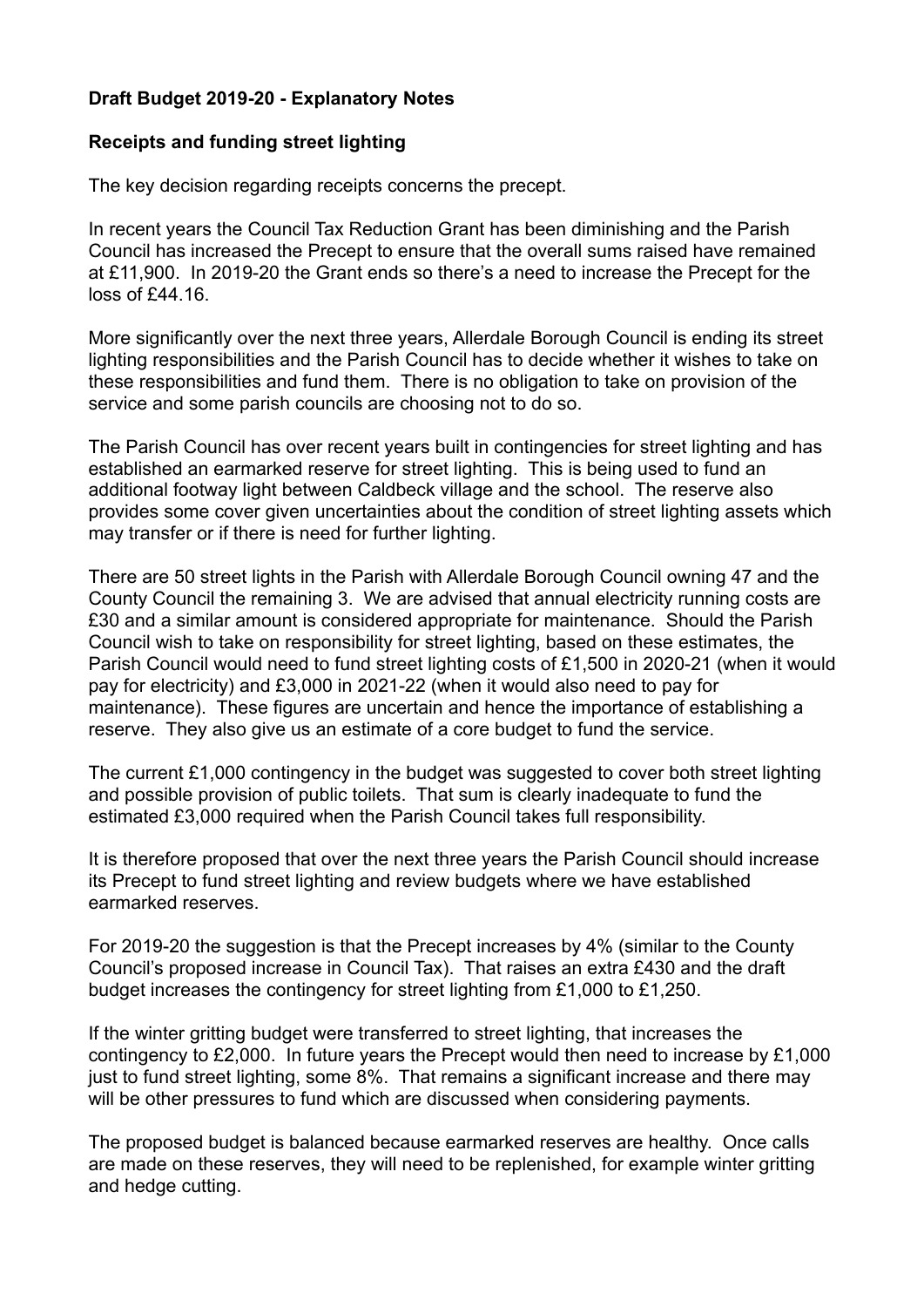## **Payments - explanations for budget figures in purple bold italics**

The following proposed budgets are highlighted where there are significant change from previous years.

Clerk's salary and expenses - CALC recently circulated details of Local Government pay awards and the hourly rate for Scale Point 16 (the Clerk's rate) is £9.96. This year the rate is £9.521, an increase of 4.6% (c£180). Expenses tend to be some £120 a quarter.

Audit Fees - held at £50. At some point it is likely the Parish Council will have Payments of more than £25,000 (footpath project and possibly National Park land purchase) which would see an increase in the audit fee. Given uncertainties on timing, no increase in audit fees is budgeted. The suggestion is the additional fee should be considered as part of the project costs to be funded by project receipts (as we expect to do for professional charges in relation to land purchases).

CALC subscription - a minor saving is expected as CALC has proposed a new methodology for calculating its subscription which helps smaller parish councils.

Elections - we have £1,000 in earmarked reserves to meet election costs. Costs may be incurred in May next year and it is proposed to build £250 in the budget to top up the reserve. If the May election is not contested, the £250 would be available for other reserves and would not be included in future budgets.

Hedge cutting - we have £1,000 in earmarked reserves and with uncertainties about the footpath and timing, no contribution is budgeted next year. Once the footpath is established, hedge cutting will need to be included in the budget.

Sign post - £400 is included in the budget, the same as in previous years. It would be helpful to confirm this is appropriate for 2019-20.

Fellview School - £200 is now built into the budget as the Parish Council's contribution to summer grass cutting.

Outside repairs - £300 proposed for next year. Spend this year included the railings for the John Peel shelter. Again it would be helpful to confirm this is appropriate for 2019-20.

Winter gritting - we have £2,000 in earmarked reserves and £750 in this year's budget. We were expecting an invoice for snow clearance earlier this calendar year. Given the level of earmarked reserves, it is suggested the £750 be used for building up the street lighting budget.

Benches fund - £100 proposed. While there has been limited spend on benches in recent years, it is thought a benches fund should be created, building to a maximum of £400.

Contingencies (street lighting) - £2,000, an increase of £1,000, including £750 which has been budgeted for winter gritting. As set out above in the Precept discussion, there's a need to build this budget over the next three years if the Parish Council is to fund street lighting.